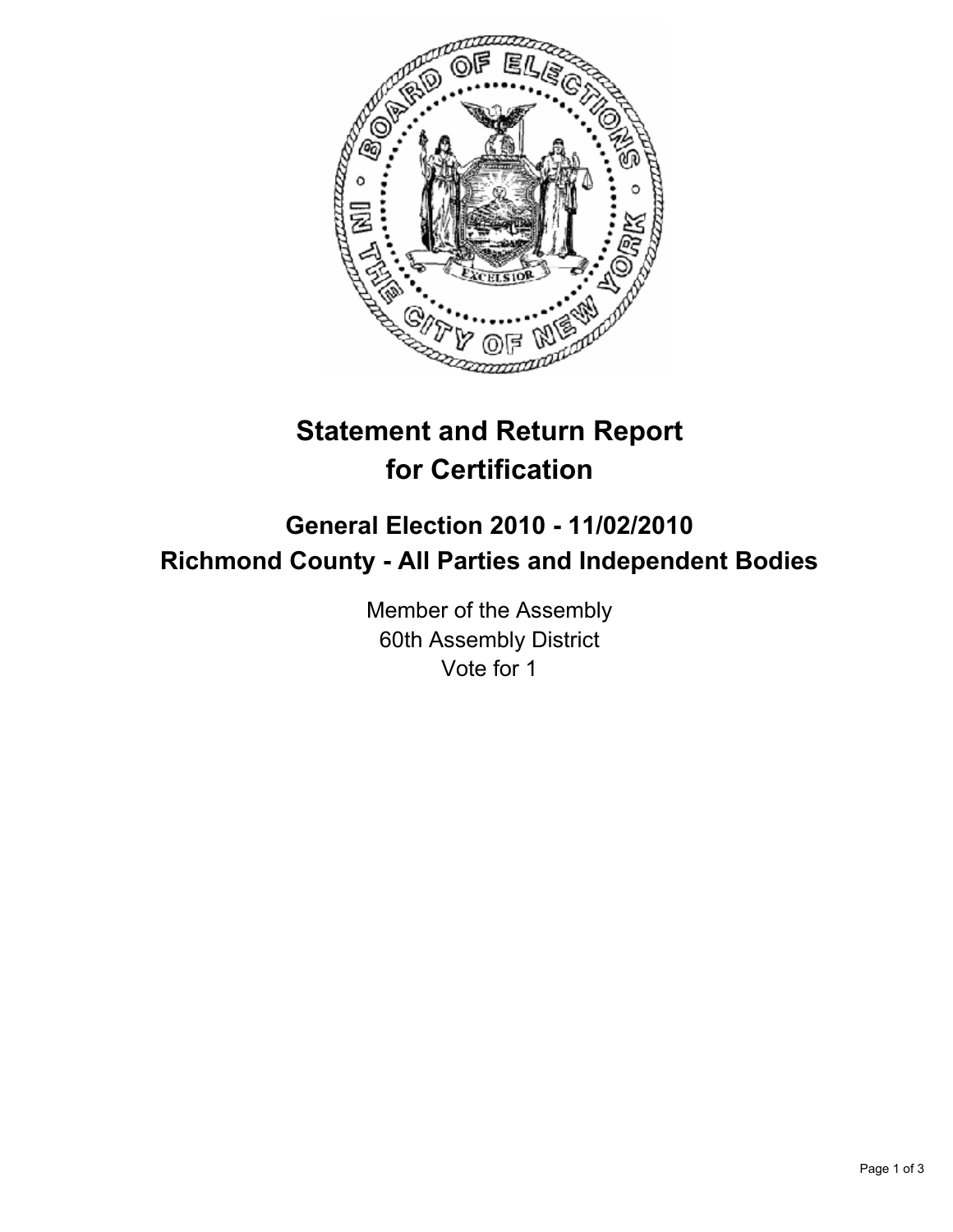

## **Assembly District 60**

| <b>PUBLIC COUNTER</b>                    | 16,620         |
|------------------------------------------|----------------|
| <b>EMERGENCY</b>                         | 0              |
| ABSENTEE/MILITARY                        | 647            |
| <b>AFFIDAVIT</b>                         | 161            |
| <b>Total Ballots</b>                     | 17,466         |
| D JANELE HYER-SPENCER (DEMOCRATIC)       | 5,735          |
| NICOLE MALLIOTAKIS (REPUBLICAN)          | 8,509          |
| D JANELE HYER-SPENCER (INDEPENDENCE)     | 584            |
| NICOLE MALLIOTAKIS (CONSERVATIVE)        | 1,397          |
| D JANELE HYER-SPENCER (WORKING FAMILIES) | 418            |
| NICOLE MALLIOTAKIS (TAXPAYERS)           | 111            |
| MARIETTA A CANNING (RIGHT TO LIFE)       | 151            |
| ANTHONY LIBRERA (WRITE-IN)               | $\overline{2}$ |
| BETTY STRYKER (WRITE-IN)                 | 1              |
| DANNY PANZELLA (WRITE-IN)                | 1              |
| ELIZABETH CAMMARATA (WRITE-IN)           | 1              |
| FRANK MASCIA (WRITE-IN)                  | 1              |
| JOHN EDWARDS (WRITE-IN)                  | 1              |
| JOSEPH HUFF (WRITE-IN)                   | 1              |
| NO NAME (WRITE-IN)                       | $\overline{2}$ |
| RICHARD FASANO (WRITE-IN)                | 1              |
| RON PAUL (WRITE-IN)                      | 1              |
| <b>Total Votes</b>                       | 16,917         |
| Unrecorded                               | 549            |